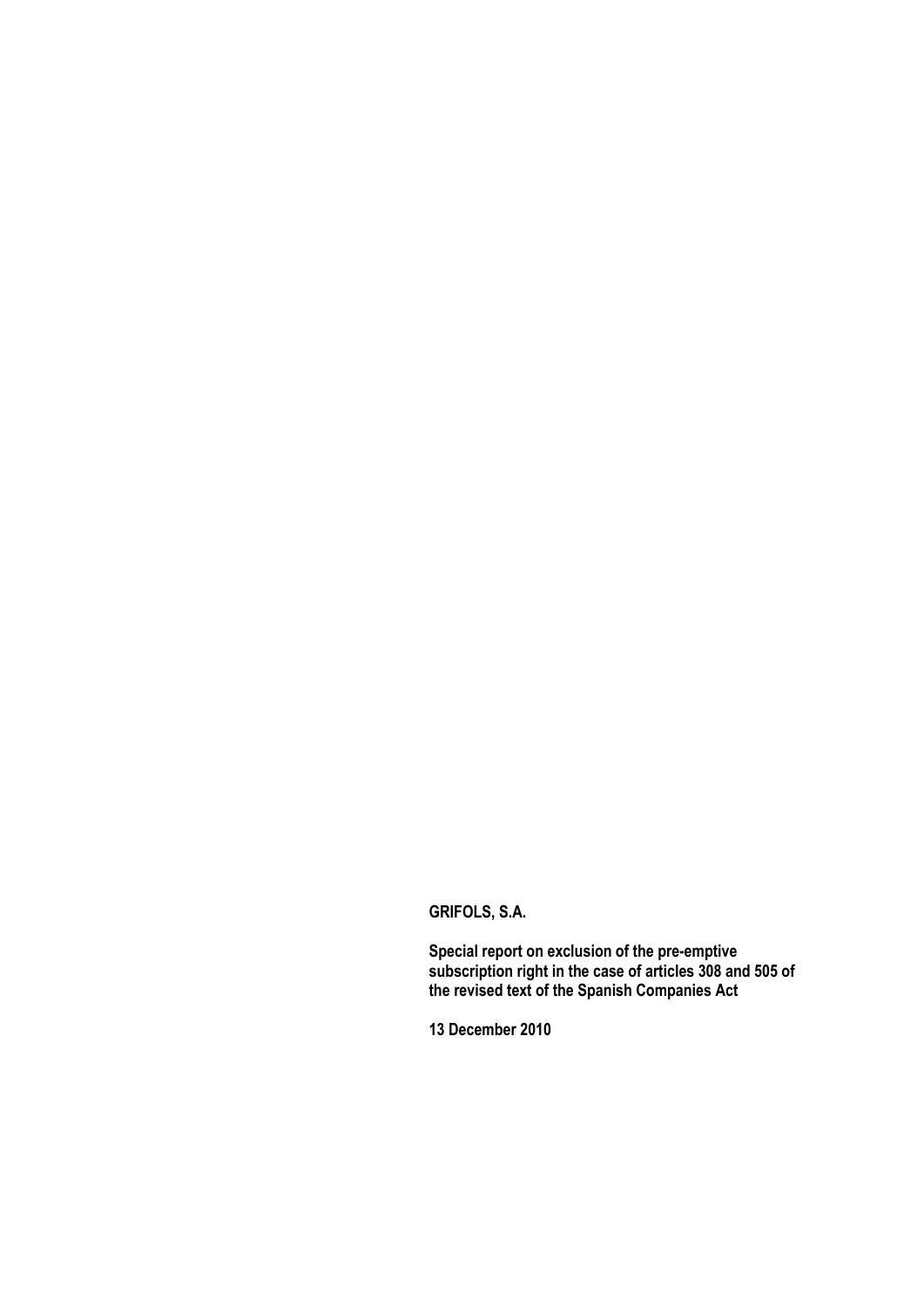## SPECIAL REPORT ON EXCLUSION OF THE PRE-EMPTIVE SUBSCRIPTION RIGHT IN THE CASE OF ARTICLES 308 AND 505 OF THE REVISED TEXT OF THE SPANISH COMPANIES ACT

To the shareholders of Grifols, S.A.

For the purpose of that set forth in articles 308 and 505 of the revised text of the Spanish Companies Act, and as commissioned by Grifols, S.A. (*the Company*), having been designated by Barcelona Companies Registry, we are issuing this special report on increasing the maximum share capital by €8,700,000, with a maximum share premium of €797,790,000, by issuing a maximum of 87,000,000 shares belonging to a new Class B, and exclusion of the pre-emptive subscription right. The possibility of incomplete subscription has been expressly envisaged, pursuant to article 311 of the revised text of the Spanish Companies Act.

The Company's Directors have drawn up the relevant Directors' Report, dated 10 December 2010, in which, pursuant to article 308 of the revised text of the Spanish Companies Act, a detailed explanation of the proposal and the issue price for the new shares is given, stating the people to whom they are to be assigned.

As described in greater detail in the Directors' Report, the new Class B shares will be subscribed through a monetary contribution by a lending institution, which is expected to be Banco Bilbao Vizcaya Argentaria, S.A.

Pursuant to article 505 of the revised text of the Spanish Companies Act, in the case of listed companies, the General Shareholders Meeting may decide to issue new shares at any price, provided it is higher than their net asset value. With this provision in mind, the report drawn up by the Directors and the proposed resolution set the issue price for Class B shares as equal to the price of the Company's common shares at the close of trading on the Spanish Stock Market Interconnection System (*Sistema de Interconexión Bursátil Español* - SIBE) on the stock market business day immediately prior to the date on which the Company's General Shareholders Meeting passes the resolution for an increase in capital, provided:

- 1. It is greater than €3.11 (the net asset value per common share according to the Company's consolidated financial statements as at 30 September 2010). For this purpose "net asset value" means the entire balance of the net book asset value, minus treasury shares held, not including the balance of minority interests, which we consider to be the concept of "net asset value" that should be used pursuant to the applicable legislation). If it is equal to or less than that figure, the issue price shall be equal to 3.12;
- 2. It is no higher than €9.27 (the price of Grifols common shares at the close of trading on 4 June 2010, the last session before the date on which the Spanish Securities and Exchange Commission was notified of a relevant fact announcing the deal to acquire the US company Talecris Biotherapeutics Holdings Corp., which is the framework within which the increase in capital the Directors' Report concerns is to be performed). If it is higher, the issue price shall be  $\epsilon$ 9.27.

As mentioned above, the new shares to be issued will belong to a new Class B. In spite of having a lower par value, each Class B share must be treated in all respects in an identical manner to a Class A share. Class B shares will not suffer any discriminatory treatment in comparison to Class A shares, although as an exception to the foregoing, Class B shares (i) have no voting rights, and (ii) have the right to a preferred dividend, the right to the preferred winding-up amount, the right to redemption in certain cases, and the other rights that will be established in the Company's Articles of Association in accordance with the modification to the Articles of Association also dealt with in the Directors' Report. The Directors have drawn up the report in accordance with the requirements laid down in the applicable company legislation,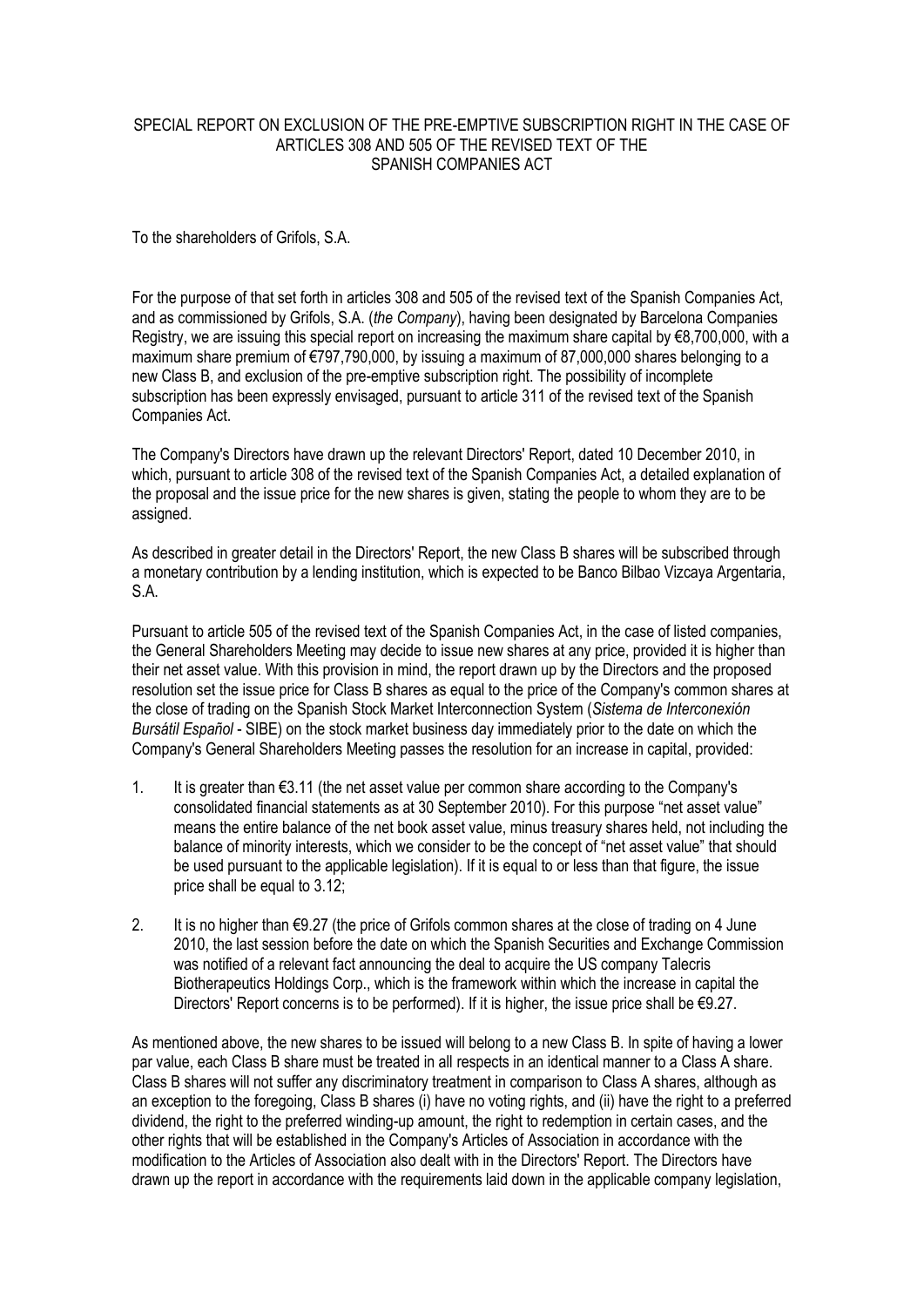which classifies the issuing of shares as an increase in capital for the purposes of annual accounts and does not touch upon the accounting classification of the Class B shares. This aspect of the deal, which is a purely accounting matter, falls outside the scope of this report.

The existence of the aforementioned differences between the current Class A shares and the future Class B shares means that they are not entirely comparable and the price at which they are traded on the stock market may differ, which necessarily creates a degree of imprecision when it comes to determining dilution of the market prices. As mentioned in the Directors' Report, they considered that both classes of shares would be traded at similar prices, since the Company's Articles of Association, once modified, would grant the non-voting shares substantially identical economic rights to common shares, including the possibility of requesting redemption of their shares if they do not benefit from certain takeover bids under the same conditions as common shares, as well as protections against resolutions that could dilute the non-voting shares. We regard this to be a reasonable premise in light of the comparative information available, and we followed it in our calculation of the theoretical value of the pre-emptive subscription right.

It is our responsibility to issue a professional opinion, as independent experts, on the fair value of the Company's shares, whether the proposed issue price is higher than their net asset value, on the theoretical value of the pre-emptive subscription rights the exercising of which will be prevented, and whether the data in the Directors' report are reasonable. We have carried out our work in accordance with the technical rules for producing a special report on exclusion of a pre-emptive subscription right in the case of article 159 of the revised text of the Spanish Companies Act (now article 308 of the revised text of the Spanish Companies Act). In accordance with this technical rule, our work involved carrying out the following procedures:

- a) Obtaining the interim consolidated financial statements of Grifols, S.A. and dependent companies (*the Group*) as at 30 September 2010, which were audited by KPMG Auditores, S.L., who issued their auditor's report on 10 December 2010, which concluded with a positive (unqualified) opinion.
- b) Obtaining information from the aforementioned auditing firm about any facts or significant factors concerning the Group's economic or asset situation, which it may have found out about after issuing the aforementioned auditor's report, which we have been provided with.
- c) Asking the Company's management questions about important facts that could significantly affect the Group's value and, when applicable, verifying them.
- d) Checking that the issue price proposed by the Directors is higher than the net asset value resulting from the Group's latest interim consolidated financial statements as at 30 September 2010, which have been audited.
- e) Assessing the reasonableness of the data in the Directors' report supporting the proposal and the shares' issue price, including reviewing the documents used to support the valuation methodology and the calculation basis.
- f) Studying the change in the price at which the Company's shares have traded and calculating the average price at which those shares traded during the last representative trading period before the date of this special report (the quarter between 11 September and 10 December 2010) and the last available trading price on that date, as values indicating the Company's fair value. This was calculated based on a certificate from the Barcelona Stock Exchange Governing Body, which includes, in addition to the aforementioned trading prices, the trading frequency and volume for the periods being analysed.
- g) An estimate of the fair value of the Company's shares and verifying whether the issue price proposed by the Directors matches the fair value of the Company's shares, which arises from the information obtained in the previous points.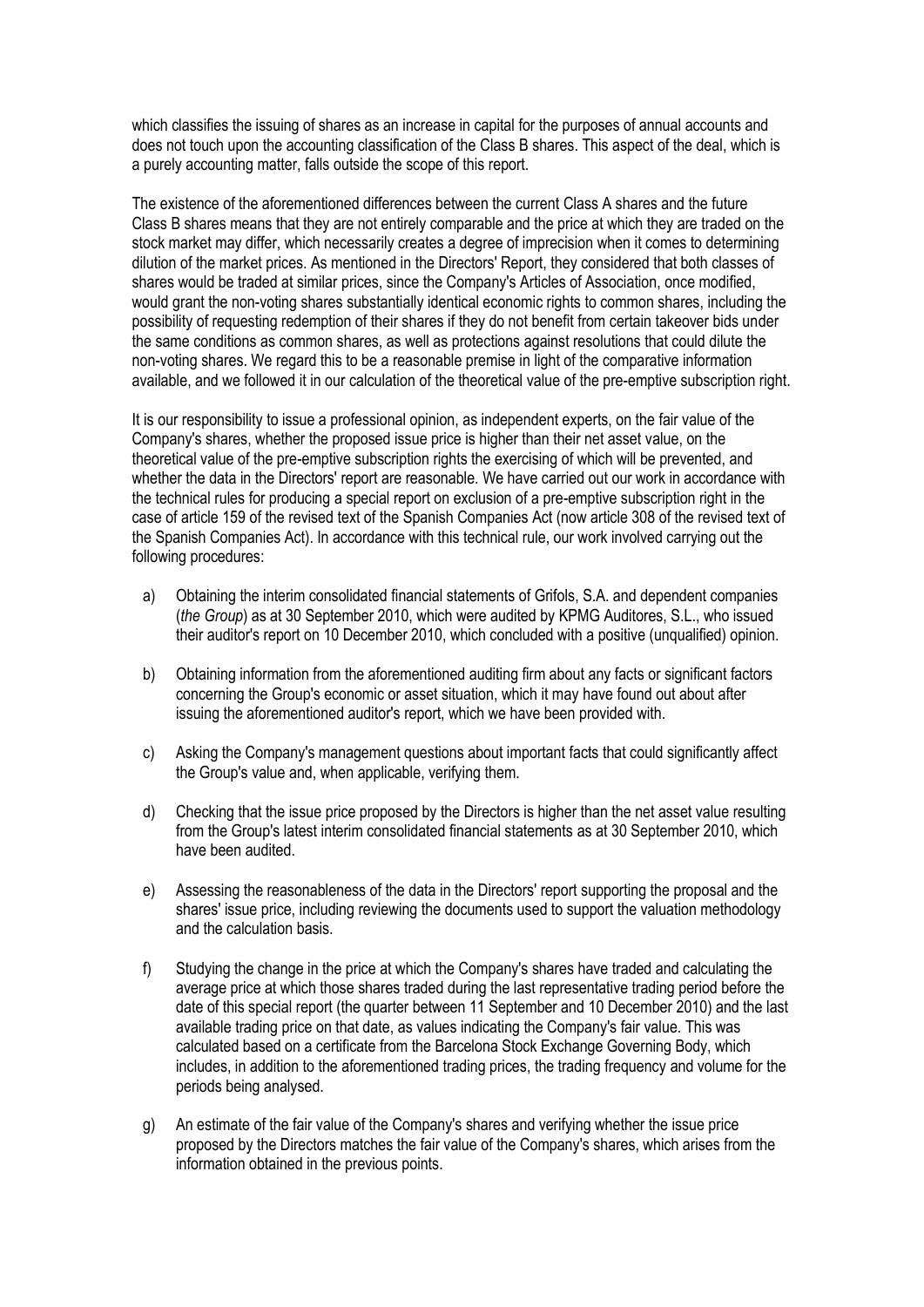- h) Comparative analysis of available data concerning changes in the market price of different classes of shares in a single company.
- i) Calculation of the theoretical value of the pre-emptive subscription rights, the exercising of which will be prevented, calculated with reference to both the share's trading price and the theoretical book value (net asset value) arising from the Group's consolidated financial statements as at 30 September 2010.
- j) Obtaining a letter of representations from the Company's Directors saying that they have informed us of all of the relevant hypotheses, data and information, as well as the subsequent facts of importance.

Bearing in mind everything stated above, based on our work and professional judgement as independent experts:

- 1. The data in the report by the Company's Directors to support their proposal to exclude the pre-emptive subscription right are reasonable as they have been appropriately documented and set out.
- 2. Based on the Group's consolidated financial statements as at 30 September 2010, which were given an unqualified opinion in a report by the Company's auditor, the net asset value per Company share is €3.11.
- 3. In the case of a listed company, the fair value is considered to be the market value. Unless otherwise proven, this is presumed to refer to the price at which it is traded on the stock market. According to a certificate obtained from the Barcelona Stock Exchange Governing Body, the trading price per common share has been as follows:
	- Average price for the three-month period between 11 September and 10 December 2010: €10.41.
	- Price at the close of trading on 10 December 2010 (last price available on the date on which this special report was drawn up): €10.06.
- 4. The Directors' consideration that the fair value of each of the Company's common shares is the same as the fair value of each new Class B share is duly justified and reasonable.
- 5. The issue price proposed by the Directors for approval by the extraordinary General Shareholders Meeting is the same as the price at which the Company's shares were trading the business day immediately prior to the date on which the increase in capital was approved by the General Shareholders Meeting, provided it is higher than the net asset value per share on 30 September 2010, €3.11 per share, and no higher than €9.27 per share.

Consequently, since the minimum issue price of  $63.12$  per share is higher than the consolidated net asset value of the Company's common shares, which according to the Group's audited consolidated financial statements ended 30 September 2010 amounts to €3.11 per share, there is no dilution of that value.

6. According to the procedure used to determine the issue price that the Directors have proposed, there would be no dilution of the price at which the Company's shares were traded on the business day immediately prior to the date of approval of the increase in capital by the General Shareholders Meeting, provided the trading price per share on that date were equal to or less than the maximum price of €9.27 set in the Directors' report. If the trading price on that date were higher than €9.27, the dilution per outstanding share, in euros per share, based on the trading price, would be calculated using the following formula